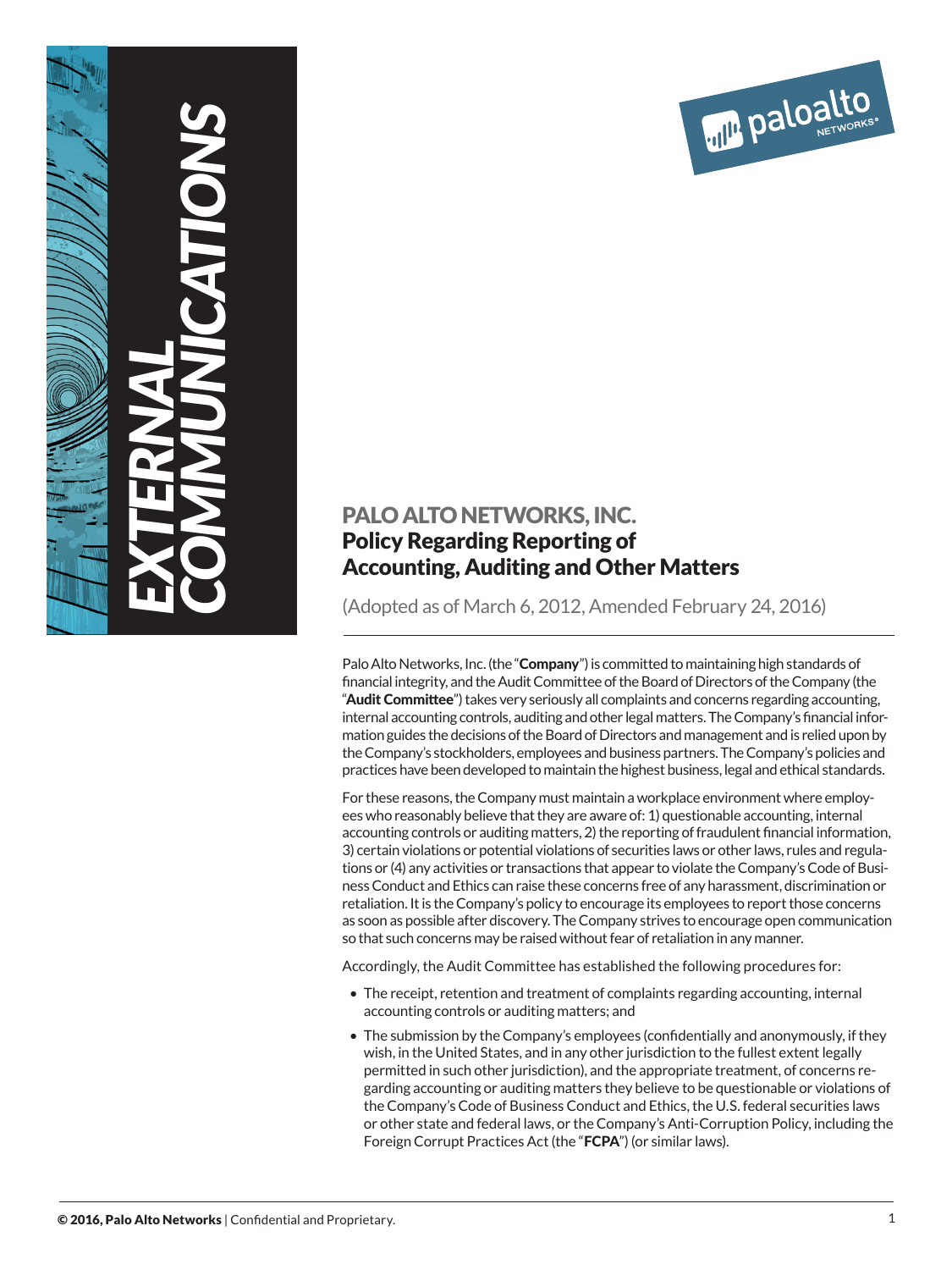The Audit Committee is committed to continuously reviewing and updating its policies and procedures. The Company may modify this policy at any time without notice. Modification may be necessary, among other reasons, to maintain compliance with applicable laws, rules and regulations and/or to accommodate organizational changes.

# A. Matters that Must be Reported

Employees should immediately report and submit complaints of accounting and auditing and other legal matters for which there is actual or suspected:

- Intentional error, fraud or gross negligence in the preparation, review or audit of any of the Company's financial statements;
- Intentional error, fraud or gross negligence in the recording of the Company's financial records;
- Intentional noncompliance with the Company's internal and reporting controls;
- Significant deficiencies in the Company's internal and reporting controls
- Violations of U.S. Securities and Exchange Commission ("SEC") rules and regulations that are related to accounting, internal accounting controls and auditing matters;
- Fraud against investors, securities fraud, mail or wire fraud, bank fraud or fraudulent statements to management, outside auditors, the SEC or members of the investing public; or
- Violations of the Company's Insider Trading Policy, the U.S. federal securities laws or the Company's Anti-Corruption Policy, including the FCPA (or similar laws).

Employees should also immediately report and submit complaints regarding potential violations of the Company's Code of Business Conduct and Ethics or other laws.

## B. Receipt of Complaints

- 1. Concerns regarding accounting, internal accounting controls, or auditing matters believed to be questionable may be submitted (confidentially and anonymously, if desired, in the United States, and in any other jurisdiction to the fullest extent legally permitted in such other jurisdiction) in one of the following ways:
	- Via electronic mail to the Company's General Counsel;
	- Via Internet or electronic mail to a third party service provider at www.paloaltonetworks.ethicspoint.com;
	- Via a third party hosted telephone hotline at the following toll-free number: 1-855-266-7042 in the United States or, for employees outside the United States, at the phone numbers listed at www.paloaltonetworks.ethicspoint.com;
	- Directly to the Audit Committee, by using the Company's third party service provider at www.paloaltonetworks.ethicspoint.com, or by calling the third party hosted telephone hotline at the following toll-free number: 1-855-266-7042; or
	- Via regular mail to:

Palo Alto Networks, Inc. 4401 Great America Pkwy Santa Clara, California 95054 Attn: General Counsel

- 2. The methods of submitting complaints shall be published on the Company's external and internal websites in such manner as the General Counsel, in consultation with the Audit Committee, deems appropriate. It shall be emphasized to employees that each of the methods of submitting complaints listed above may be used anonymously and that such complaints shall be treated confidentially.
- 3. Except for complaints sent directly to the Audit Committee, all complaints will be forwarded to the General Counsel's office for coordination of their treatment as set forth below.

# D. Treatment of Complaints

- 1. All accounting and auditing complaints received shall be entered on an accounting and auditing matters log, which shall include, among other things: a) information regarding the date the complaint was received, b) a description of the complaint, c) the submitter (if provided), and d) the status and disposition of an investigation of the complaint. Receipt of the complaint will be acknowledged to the sender, within a reasonable period following receipt, if appropriate information for response is supplied.
- 2. Non-accounting or non–auditing complaints shall be logged separately and will be forwarded to the appropriate person or department for investigation (e.g., Human Resources), unless the General Counsel deems other treatment is necessary (e.g., such complaint involves a finance employee or an executive officer).
- 3. With respect to complaints not initially directed to the Audit Committee, the General Counsel will report immediately to the Audit Committee: (i) matters related to violations or potential violations of the Company's Anti-Corruption Policy, including the FCPA or similar laws, (ii) matters associated with the Company's revenue recognition policies or which involve accounting, internal accounting controls and auditing matters, (iii) matters related to the Company's executive officers and (iv) such other matters as he deems significant. The Audit Committee shall direct and oversee an investigation of such complaints, as well as any complaints initially directed to the Audit Committee, as it determines to be appropriate. The Audit Committee may also delegate the oversight and investigation of such complaints to the appropriate members of the Company's management.
- 4. All other complaints regarding accounting or auditing matters shall be reviewed under the direction and oversight of the General Counsel, who will involve such other parties (e.g., members of the Finance Department or outside advisors) as deemed appropriate. The General Counsel shall provide the Audit Committee with a quarterly report of all accounting or auditing complaints received and an update of pending investigations. The Audit Committee may request special treatment for any complaint and may assume the direction and oversight of an investigation of any such complaint.
- 5. Confidentiality will be maintained to the fullest extent possible, consistent with the need to conduct an adequate review. Access to reports and records of complaints may be granted to regulatory agencies and other parties at the discretion of the Audit Committee. Documents that are covered by the attorney-client communication and/or work-product privileges should not be disclosed unless the Legal Department has consented in writing to a waiver of privilege.